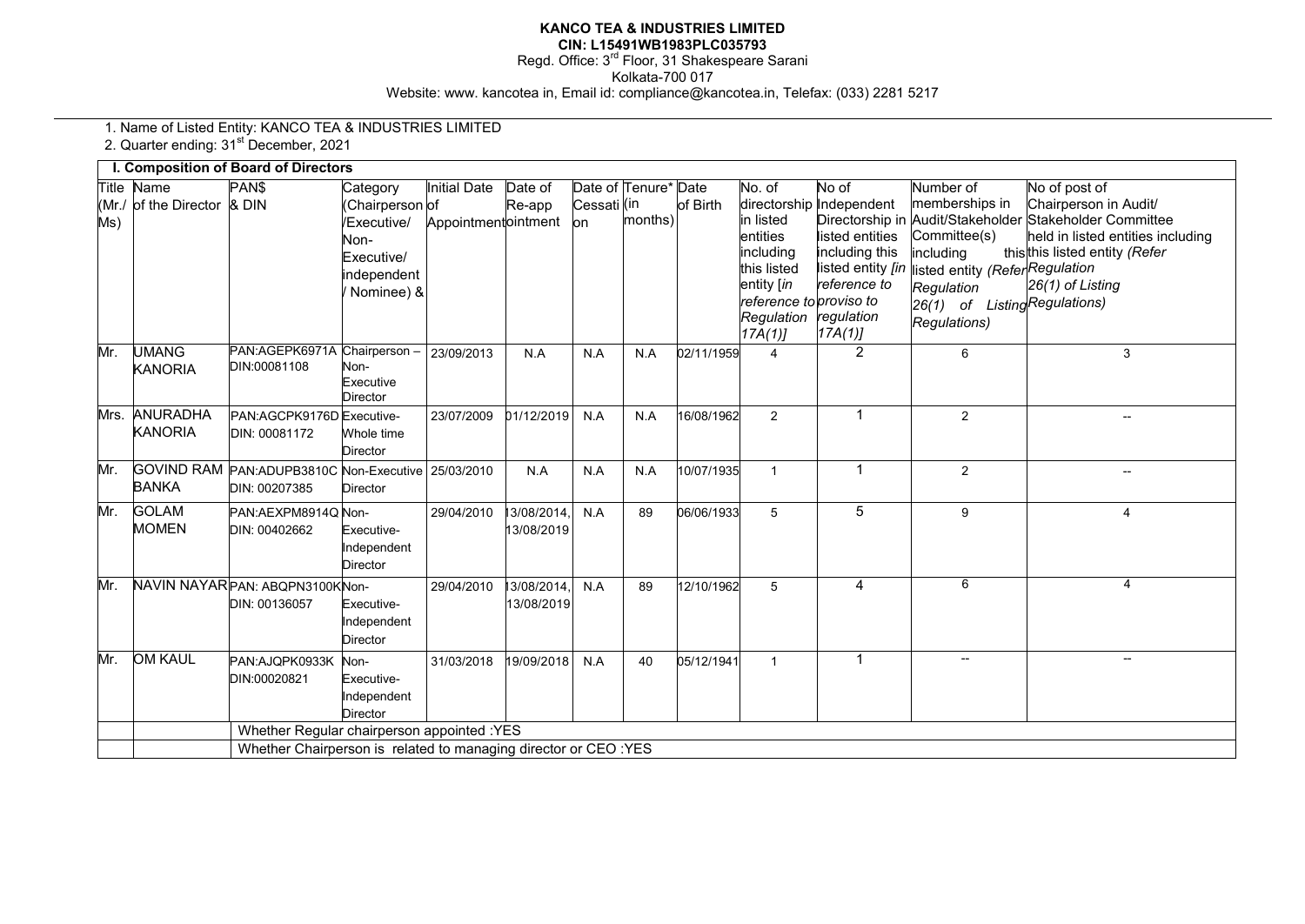## **KANCO TEA & INDUSTRIES LIMITED CIN: L15491WB1983PLC035793**

Regd. Office: 3<sup>rd</sup> Floor, 31 Shakespeare Sarani

Kolkata-700 017

Website: www. kancotea in, Email id: compliance@kancotea.in, Telefax: (033) 2281 5217

| \$PAN of any director would not be displayed on the website of Stock Exchange                                                                                         |
|-----------------------------------------------------------------------------------------------------------------------------------------------------------------------|
| &Category of directors means executive/non-executive/independent/Nominee. If a director fits into more than one category write all categories separating them         |
| with hyphen                                                                                                                                                           |
| * to be filled only for Independent Director. Tenure would mean total period from which Independent director is serving on Board of directors of the listed entity in |
| continuity without any cooling off period.                                                                                                                            |

| II. Composition of Committees                                                                                                                                             |            |                               |                  |                   |                     |                    |                        |                                      |                                                       |                                         |                          |         |
|---------------------------------------------------------------------------------------------------------------------------------------------------------------------------|------------|-------------------------------|------------------|-------------------|---------------------|--------------------|------------------------|--------------------------------------|-------------------------------------------------------|-----------------------------------------|--------------------------|---------|
| Name of Committee                                                                                                                                                         |            |                               |                  | Whether           | Name                | of                 |                        |                                      | CommitteeCategory                                     |                                         | Date of                  | Date of |
|                                                                                                                                                                           |            |                               | Regular          |                   | members             |                    |                        | (Chairperson/Executive/              |                                                       | Appointment                             | Cessation                |         |
|                                                                                                                                                                           |            |                               | chairperson      |                   |                     |                    |                        | Non-Executive                        |                                                       |                                         |                          |         |
|                                                                                                                                                                           |            |                               |                  | appointed         |                     |                    |                        |                                      | /independent/Nominee) \$                              |                                         |                          |         |
| 1. Audit Committee                                                                                                                                                        |            |                               |                  | <b>Yes</b>        |                     | 1. Mr. Navin Nayar |                        |                                      | Chairperson-Independent-Non Executive                 | 09/05/2014                              |                          |         |
|                                                                                                                                                                           |            |                               |                  |                   |                     |                    | 2. Mr. Golam Momen     |                                      | Independent-Non-Executive                             |                                         | 09/05/2014               |         |
|                                                                                                                                                                           |            |                               |                  |                   |                     |                    |                        |                                      | 3. Mr. Govind Ram Banka Non-Executive                 |                                         | 09/05/2014               |         |
| 2. Nomination & Remuneration Committee                                                                                                                                    |            |                               |                  | Yes               |                     | 1.Mr. Golam Momen  |                        |                                      | Chairperson-Independent-Non Executive                 | 14/02/2011                              | $\overline{\phantom{a}}$ |         |
|                                                                                                                                                                           |            |                               |                  |                   |                     |                    | 2.Mr. Govind Ram Banka |                                      | Non-Executive                                         |                                         | 14/02/2011               |         |
|                                                                                                                                                                           |            |                               |                  | 3.Mr. Navin Nayar |                     |                    |                        | Independent-Non-Executive            |                                                       | 14/02/2011                              |                          |         |
| 3. Risk Management Committee (if applicable)                                                                                                                              |            |                               |                  |                   |                     |                    |                        |                                      | <b>NOT APPLICABLE</b>                                 |                                         |                          |         |
| 4. Stakeholders Relationship Committee'                                                                                                                                   |            |                               | <b>Yes</b>       |                   | I.Mr. Umang Kanoria |                    |                        | Chairperson -Non- Executive Director | 09/05/2014                                            |                                         |                          |         |
|                                                                                                                                                                           |            |                               |                  |                   |                     |                    |                        |                                      | . Mrs. Anuradha Kanoria Executive-Whole time Director |                                         | 09/05/2014               |         |
|                                                                                                                                                                           |            |                               |                  |                   |                     |                    | 3.Mr. Govind Ram Banka |                                      | Non-Executive                                         |                                         | 09/05/2014               |         |
|                                                                                                                                                                           |            |                               |                  |                   |                     | 4.Mr. Navin Nayar  |                        |                                      | Independent-Non-Executive                             |                                         | 11/02/2019               |         |
| &Category of directors means executive/non-executive/independent/Nominee. If a director fits into more than one category write all categories separating them with hyphen |            |                               |                  |                   |                     |                    |                        |                                      |                                                       |                                         |                          |         |
| III. Meeting of Board of Directors                                                                                                                                        |            |                               |                  |                   |                     |                    |                        |                                      |                                                       |                                         |                          |         |
| Date(s) of Meeting (if any) in the previous                                                                                                                               |            | Date(s) of Meeting (if        |                  | Whether           |                     |                    | Number of              |                                      | Number of                                             | Maximum gap between any                 |                          |         |
| qu/arter                                                                                                                                                                  |            | any) in the relevant          |                  | requirement of    |                     |                    | Directors present*     |                                      | independent                                           | two consecutive (in number of days)     |                          |         |
|                                                                                                                                                                           |            | quarter                       |                  | Quorum met*       |                     |                    |                        |                                      | directors present*                                    |                                         |                          |         |
| 13/08/2021                                                                                                                                                                |            | 13/11/2021                    |                  |                   | Yes                 | 6                  |                        | 3                                    |                                                       |                                         | 91 days                  |         |
| to be filled in only for the current quarter meetings                                                                                                                     |            |                               |                  |                   |                     |                    |                        |                                      |                                                       |                                         |                          |         |
| <b>IV. Meetings of Committees</b>                                                                                                                                         |            |                               |                  |                   |                     |                    |                        |                                      |                                                       |                                         |                          |         |
| Date(s) of meeting of the committee in                                                                                                                                    |            | Whether requirement Number of |                  |                   | Number of           |                    |                        |                                      | Date(s) of meeting of the                             | Maximum gap between any two             |                          |         |
| the relevant quarter                                                                                                                                                      |            | of Quorum met                 | <b>Directors</b> |                   | independent         |                    |                        |                                      | committee in the previous                             | consecutive meetings in number of days* |                          |         |
|                                                                                                                                                                           | (details)* |                               | present*         |                   | directors present*  |                    |                        | quarter                              |                                                       |                                         |                          |         |
| 13/11/2021                                                                                                                                                                | Yes        |                               |                  |                   |                     |                    |                        | 13/08/2021                           |                                                       | 91days                                  |                          |         |